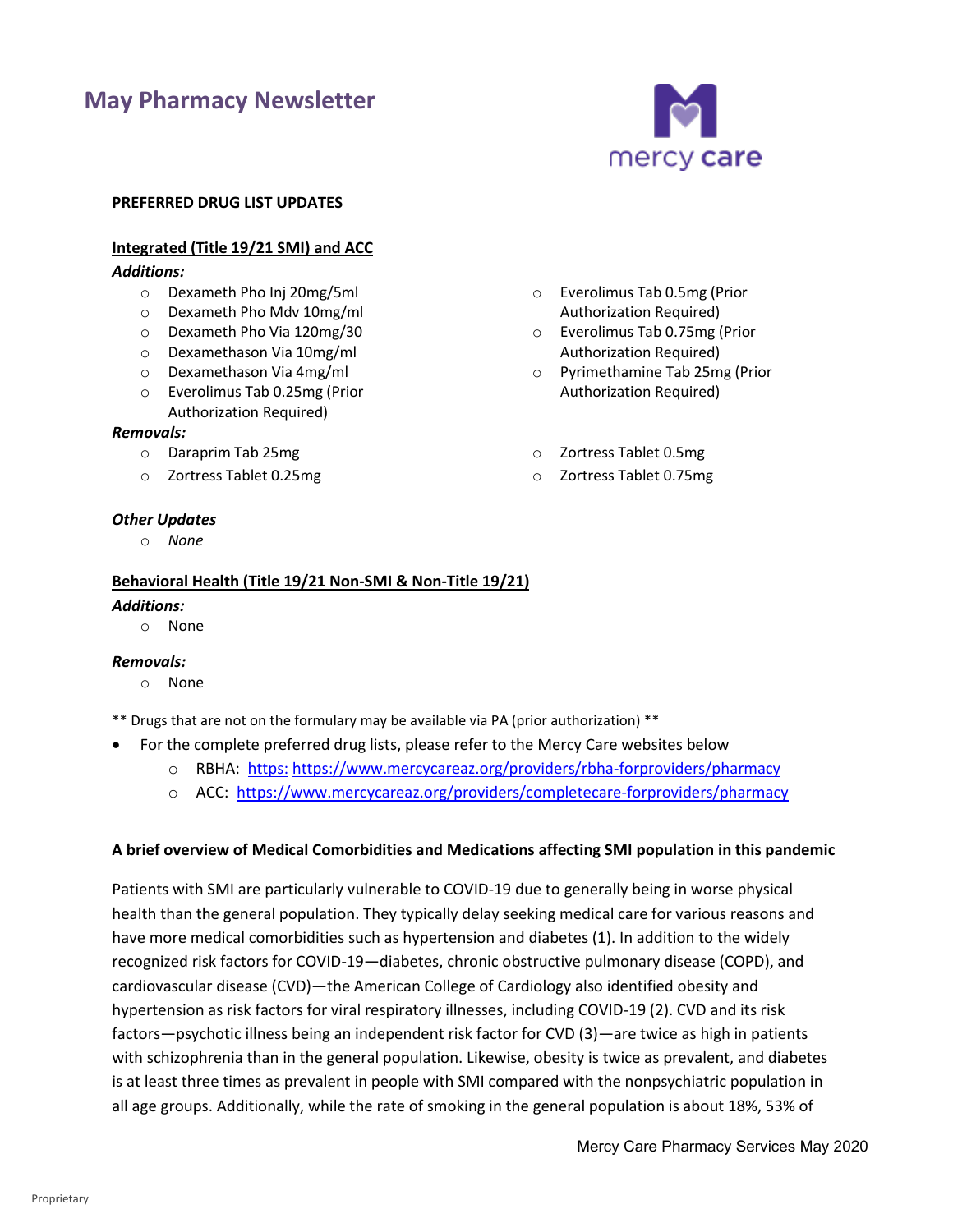people with SMI smoke (4), and the rate of COPD is consequently similarly elevated at 22.6% compared with 5% in the general population (5). The medical needs and comorbidities of people with SMI cannot go untreated; otherwise, they will be yet another subpopulation streaming into EDs.

Medications used in the SMI population:

Antipsychotics. With heart disease and diabetes being major risk factors for severe COVID-19 infection, patients on antipsychotics ought to be considered high risk—a cumulative effect from having an SMI. Long known for their propensity to contribute to obesity, diabetes, and metabolic syndrome, antipsychotics also increase risk for hypertension, thrombo-embolic events, QTc prolongations, and change in endothelial function (6).

Additionally, antipsychotics have been linked to respiratory dysfunction and failure (particularly in patients with COPD) likely by causing improper respiratory muscle activity or central respiratory depression (7). First- and second-generation antipsychotics are equal culprits in causing pneumonia, affecting not only elderly individuals, but young patients as well. Smokers, those with chronic respiratory disease, dysphagia, or cerebrovascular disease are particularly at risk. Treatment with multiple antipsychotics further increases the risk for pneumonia.

Anxiolytics. Even before the COVID-19 pandemic, an increase in the prescription of benzodiazepines by primary care physicians was noted. Knowing that benzodiazepines contribute to poor respiratory functioning (8), patients may be less able to fight a COVID-19 illness if infected.

Side effects. Beyond the physiologic vulnerability to COVID-19 incurred by psychotropics, people with SMI are subject to other side effects that increase their risk of contracting and spreading the virus: sedation and drowsiness may lead patients to put their head on a table and fall asleep, creating face-tosurface contact in common areas. Involuntary movements cause more face touching and contact with others. Drooling may cause spread of the virus over a wide area.

Medication interactions. Experimental drugs are currently used for COVID-19 treatment. Some have unknown side effects, while others can have serious interactions with psychiatric medications and other medications. For example, ritonavir is contraindicated with disulfiram (oral version has 42% alcohol) and decreases metabolism of midazolam and triazolam. Its level is decreased by CYP3A4 inducers such as carbamazepine, and it directly inhibits 3A4 and 2D6 through which several psychotropics are metabolized. The more famous combo hitting the headlines about COVID-19 treatment is made of two QTc prolonging medications: hydroxychloroquine and azithromycin, further increasing the burden on the heart of those on psychotropic medications.

This brief overview of comorbidities and medications is provided to assist with the SMI population in this pandemic and to better equip providers to more effectively deliver care and treatment to this vulnerable population.